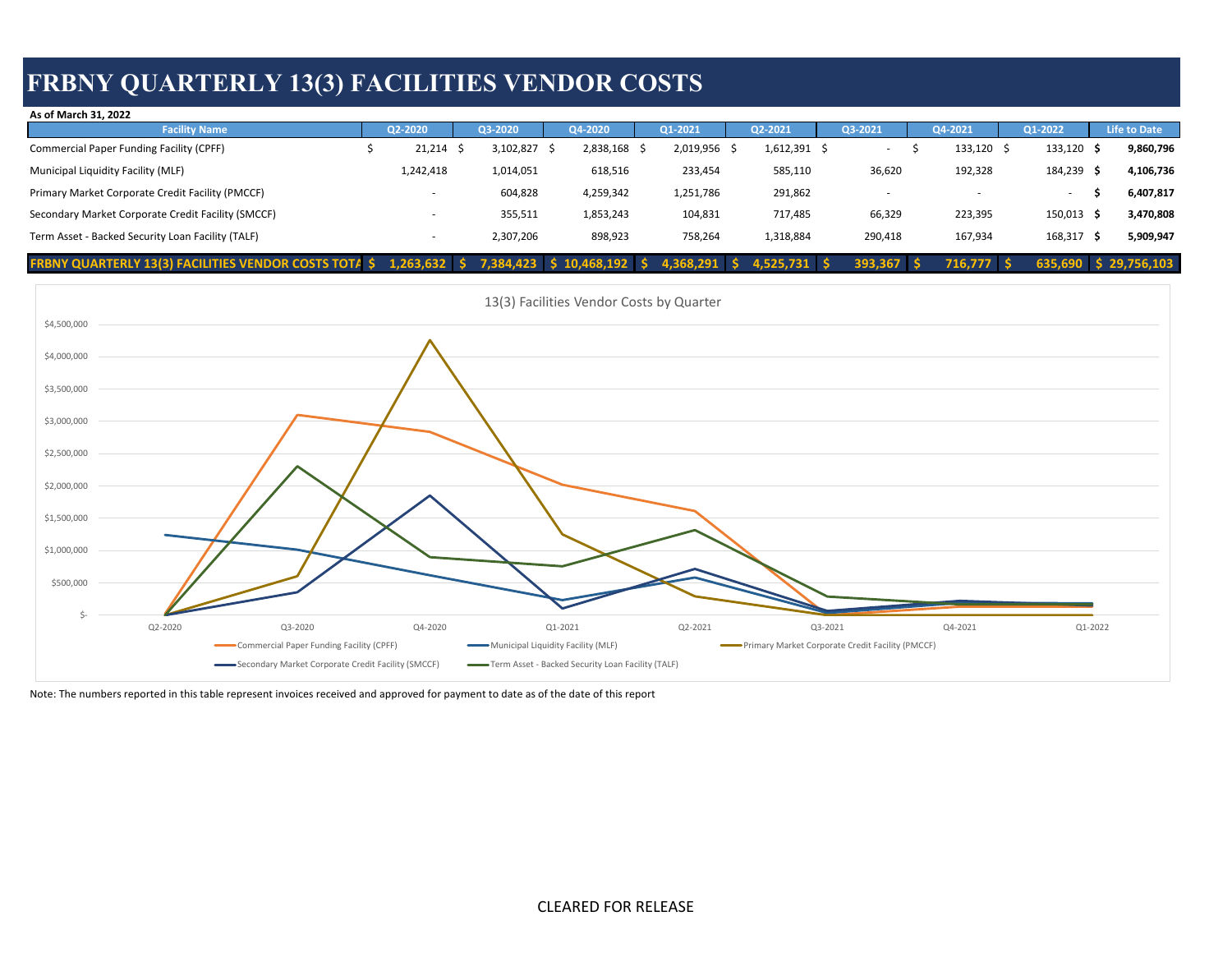# **QUARTERLY 13(3) FACILITIES VENDOR COSTS FEDERAL RESERVE BANK** *of* **NEW YORK**

| As of March 31, 2022<br><b>Facility Name</b>               | <b>Vendor Name</b>                                | <b>Type of Service</b>                                        |                          | <b>Jan-22</b>            | <b>Feb-22</b>            |  | <b>Mar-22</b>            | Mar 31,2022 (YTD)        |                   | <b>Life to Date</b> |
|------------------------------------------------------------|---------------------------------------------------|---------------------------------------------------------------|--------------------------|--------------------------|--------------------------|--|--------------------------|--------------------------|-------------------|---------------------|
| <b>Commercial Paper Funding Facility (CPFF)</b>            | Adviser Compliance Associates, LLC <sup>5</sup>   | Consulting                                                    | Ŝ.                       |                          | Ŝ.                       |  | \$                       | Ŝ.                       | 36,993<br>$\zeta$ |                     |
|                                                            | Callan LLC <sup>5</sup>                           | Consulting                                                    |                          | $\blacksquare$           | $\overline{\phantom{a}}$ |  |                          | $\overline{\phantom{a}}$ |                   | 50,000              |
|                                                            | Cleary Gottlieb Steen & Hamilton LLP <sup>5</sup> | <b>Legal Services</b>                                         |                          | $\overline{\phantom{a}}$ | $\overline{\phantom{a}}$ |  | $\overline{\phantom{a}}$ | $\overline{\phantom{a}}$ |                   | 283,340             |
|                                                            | CT Corporation <sup>5</sup>                       | Legal Services                                                |                          | $\overline{\phantom{a}}$ |                          |  | ٠                        |                          |                   | 1,250               |
|                                                            | KPMG LLP <sup>3</sup>                             | Audit                                                         |                          | $\overline{\phantom{a}}$ | 133,120                  |  | $\overline{\phantom{a}}$ | 133,120                  |                   | 735,952             |
|                                                            | Pacific Investment Management Company             | <b>Investment Management and Advisory</b>                     |                          |                          |                          |  |                          |                          |                   | 8,726,877           |
|                                                            | LLC <sup>5</sup>                                  |                                                               |                          |                          |                          |  |                          |                          |                   |                     |
|                                                            | Richards, Layton & Finger, P.A. <sup>5</sup>      | Legal Services                                                |                          | $\blacksquare$           | $\overline{\phantom{a}}$ |  | $\frac{1}{2}$            |                          |                   | 15,873              |
|                                                            | State Street Bank & Trust Company <sup>5</sup>    | <b>Administrative and Custodial Services</b>                  | $\overline{\phantom{a}}$ |                          | ä,                       |  | ä,                       |                          |                   | 10,510              |
| <b>Commercial Paper Funding Facility (CPFF) Sub Total</b>  |                                                   |                                                               |                          |                          | 133,120<br>.\$           |  | l s                      | \$<br>133,120            | Ŝ.                | 9,860,796           |
| Municipal Liquidity Facility (MLF)                         | Adviser Compliance Associates, LLC                | Consulting                                                    | \$<br>\$                 |                          | l\$                      |  | $\zeta$                  | Ś                        | Ś.                | 86,317              |
|                                                            | Arent Fox LLP                                     | Legal Services                                                |                          |                          |                          |  |                          |                          |                   | 684,195             |
|                                                            | <b>BLX Group LLC</b>                              | Intake Agent                                                  |                          | 7,000                    | 7,000                    |  | 7,000                    | 21,000                   |                   | 378,667             |
|                                                            | <b>BNY Mellon Capital Markets, LLC</b>            | Transaction/ Settlement/ Underwriter/<br><b>Bidding Agent</b> |                          |                          |                          |  |                          |                          |                   | 13,400              |
|                                                            | BNY Mellon Capital Markets, LLC <sup>1</sup>      | Legal Services                                                |                          | $\overline{\phantom{a}}$ | $\sim$                   |  | ÷,                       |                          |                   | 71,468              |
|                                                            | Callan LLC                                        | Consulting                                                    |                          | $\overline{\phantom{a}}$ | $\sim$                   |  | $\sim$                   | $\overline{\phantom{a}}$ |                   | 125,000             |
|                                                            | Cleary Gottlieb Steen & Hamilton LLP              | Legal Services                                                |                          | $\sim$                   | $\sim$                   |  | ÷.                       | $\sim$                   |                   | 265,708             |
|                                                            | <b>CT Corporation</b>                             | Legal Services                                                |                          | $\blacksquare$           | $\overline{a}$           |  | 422                      | 422                      |                   | 861                 |
|                                                            | Eaton Vance Management                            | Credit Risk Services                                          |                          | 5,625                    | $\sim$                   |  | $\sim$                   | 5,625                    |                   | 52,500              |
|                                                            | <b>KPMG LLP</b>                                   | Audit                                                         |                          |                          | 150,013                  |  | $\overline{\phantom{a}}$ | 150,013                  |                   | 803,774             |
|                                                            | Mellon Investments Corporation                    | <b>Investment Management and Advisory</b>                     |                          | 149                      |                          |  | ×.                       | 149                      |                   | 2,482               |
|                                                            | Municipal Securities Rulemaking Board<br>(MSRB)   | <b>MLF Program Consulting Services</b>                        |                          | $\blacksquare$           | $\overline{a}$           |  | $\overline{a}$           |                          |                   | 150,020             |
|                                                            | Orrick, Herrington & Sutcliffe LLP                | Legal Services                                                |                          | $\sim$                   | $\sim$                   |  | $\sim$                   | $\overline{\phantom{a}}$ |                   | 679,715             |
|                                                            | Pacific Investment Management Company<br>LLC      | <b>Pricing Validation Services</b>                            |                          |                          |                          |  |                          |                          |                   | 28,000              |
|                                                            | <b>PFM Financial Advisors LLC</b>                 | Design Services                                               |                          | $\overline{\phantom{a}}$ | $\sim$                   |  | $\sim$                   | $\sim$                   |                   | 700,000             |
|                                                            | Richards, Layton & Finger, P.A.                   | Legal Services                                                |                          | $\overline{\phantom{a}}$ | $\overline{\phantom{a}}$ |  |                          |                          |                   | 8,779               |
|                                                            | The Bank of New York Mellon                       | Administrative and Custodial Services                         |                          | 2,491                    | 2,494                    |  | 2,045                    | 7,030                    |                   | 55,849              |
| <b>Municipal Liquidity Facility (MLF) Sub Total</b>        |                                                   |                                                               | -\$                      | 15,265                   | 159,507<br>∣\$           |  | l \$<br>9,467            | -\$<br>184,239           | l S               | 4,106,736           |
| Primary Market Corporate Credit Facility (PMCCF)           | BlackRock Financial Markets Advisory <sup>5</sup> | <b>Investment Management and Advisory</b>                     | \$                       |                          | Ŝ.                       |  | $\mathsf{\hat{S}}$       | $\zeta$                  | Ś.                | 5,739,469           |
|                                                            | Callan LLC <sup>5</sup>                           | Consulting                                                    |                          | $\overline{\phantom{a}}$ | $\overline{\phantom{a}}$ |  | $\overline{\phantom{a}}$ | $\overline{\phantom{a}}$ |                   | 50,000              |
|                                                            | Cleary Gottlieb Steen & Hamilton LLP <sup>5</sup> | Legal Services                                                |                          | ×.                       | $\sim$                   |  | ÷,                       | $\overline{\phantom{a}}$ |                   | 617,498             |
|                                                            | Dow Jones <sup>5</sup>                            | Compliance                                                    |                          | $\blacksquare$           | $\overline{a}$           |  |                          |                          |                   | 850                 |
| Primary Market Corporate Credit Facility (PMCCF) Sub Total |                                                   |                                                               | Ŝ.                       |                          | l \$                     |  | $\mathsf{S}$             | -\$                      | Ŝ.                | 6,407,817           |